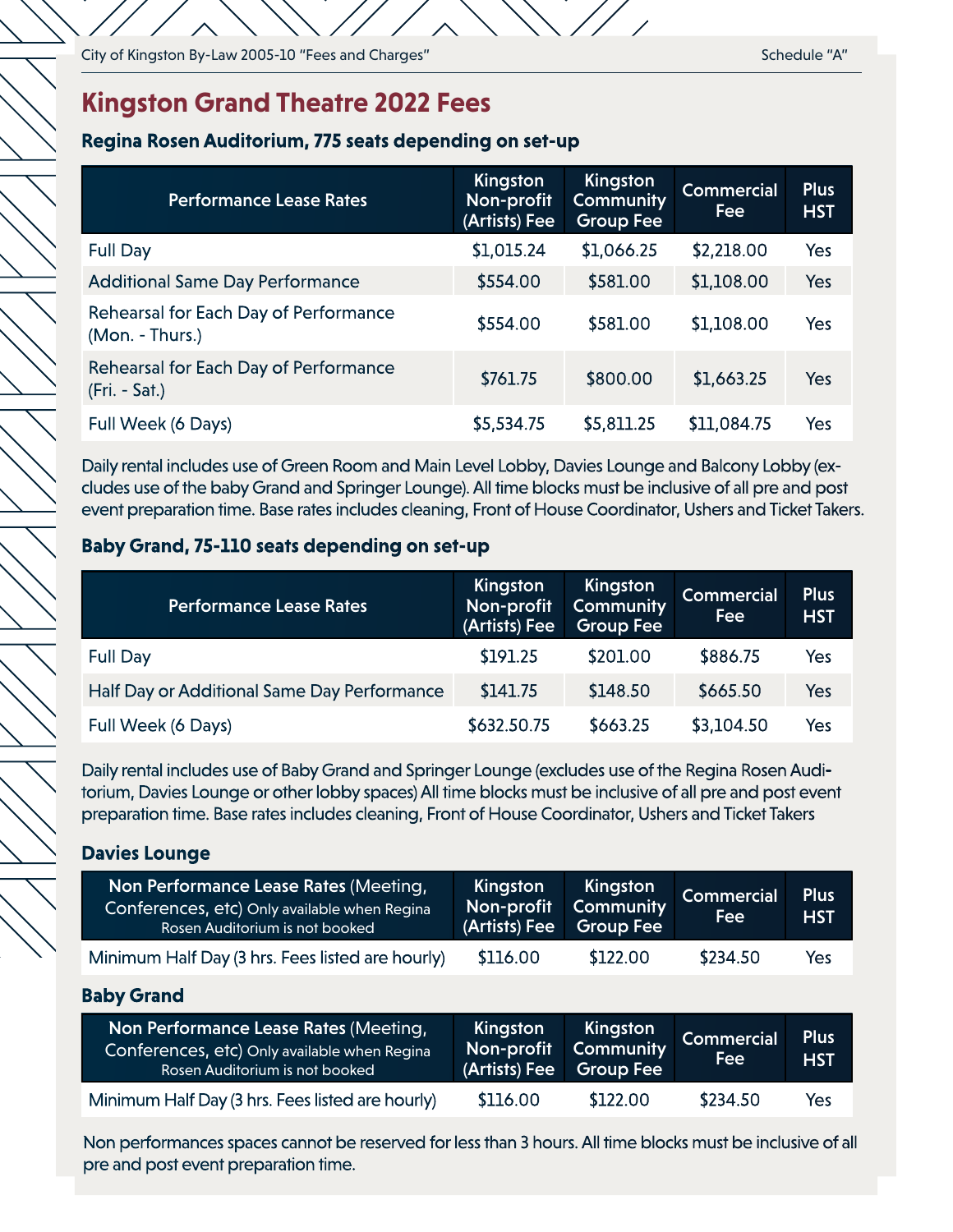# **Kingston Grand Theatre 2022 Fees**

#### **House Sound System + Equipment - Regina Rosen Auditorium**

| <b>Equipment and Staffing</b>                                                 | Kingston<br>Non-profit<br>(Artists) Fee | Kingston<br><b>Community</b><br><b>Group Fee</b> | <b>Commercial</b><br>Fee | <b>Plus</b><br><b>HST</b> |
|-------------------------------------------------------------------------------|-----------------------------------------|--------------------------------------------------|--------------------------|---------------------------|
| Full PA System (per performance)                                              | \$271.75                                | \$285.25                                         | \$537.25                 | Yes                       |
| Full System with On-stage Monitoring and<br>Monitor Console (per performance) | \$437.00                                | \$459.50                                         | \$731.50                 | Yes                       |
| Weekly Rental (per Single Performance Rate)                                   | 2.5 times                               | 2.5 times                                        | 2.5 times                | Yes                       |
| Rental Equipment Arranged by Kingston Grand                                   | $Cost + 10\%$                           | $Cost + 10\%$                                    | $Cost + 10\%$            | Yes                       |
| Piano - per Use                                                               | \$266.25                                | \$280.25                                         | \$406.00                 | Yes                       |
| Piano - per Week                                                              | \$666.50                                | \$700.00                                         | \$1,045.00               | Yes                       |
| Piano - Tunings                                                               | at cost                                 | at cost                                          | at cost                  | Yes                       |
| Drum kit - House                                                              | \$79.00                                 | \$82.75                                          | \$114.00                 | Yes                       |
| <b>Bass amplifier - House</b>                                                 | \$39.25                                 | \$41.00                                          | \$74.00                  | Yes                       |
| <b>Projector and Screen</b>                                                   | \$174.00                                | \$182.00                                         | \$298.50                 | Yes                       |

### **Recording and Streaming services\* (Regina Rosen Auditorium)**

| <b>Equipment and Staffing</b> | Kingston<br>Non-profit<br>(Artists) Fee | Kingston<br><b>Community</b><br>Group Fee | <b>Commercial</b><br>Fee | <b>Plus</b><br><b>HST</b> |
|-------------------------------|-----------------------------------------|-------------------------------------------|--------------------------|---------------------------|
| Basic (One camera)            | \$50.00                                 | \$60.00                                   | \$150.00                 | Yes                       |
| Intermediate (Three cameras)  | \$100.00                                | \$120.00                                  | \$300.00                 | Yes                       |
| Advanced (Five cameras)       | \$150.00                                | \$180.00                                  | \$450.00                 | Yes                       |

\*Plus applicable production personnel costs

### **Production personnel costs - Regular Hourly (Rates applied as per the IATSE Agreement)**

| <b>Equipment and Staffing</b>         | Kingston<br>Non-profit<br>(Artists) Fee | Kingston<br><b>Community</b><br><b>Group Fee</b> | <b>Commercial</b><br>Fee | <b>Plus</b><br><b>HST</b> |
|---------------------------------------|-----------------------------------------|--------------------------------------------------|--------------------------|---------------------------|
| House Technician (Lighting and Sound) | \$40.00                                 | \$40.00                                          | \$40.00                  | Yes                       |
| <b>Regular Stage Hands</b>            | \$38.00                                 | \$38.00                                          | \$38.00                  | Yes                       |
| Security - Commissionaire             | \$30.00                                 | \$30.00                                          | \$30.00                  | Yes                       |
| <b>Marketing Support - E-Blast</b>    | N/A                                     | N/A                                              | \$500.00                 | Yes                       |